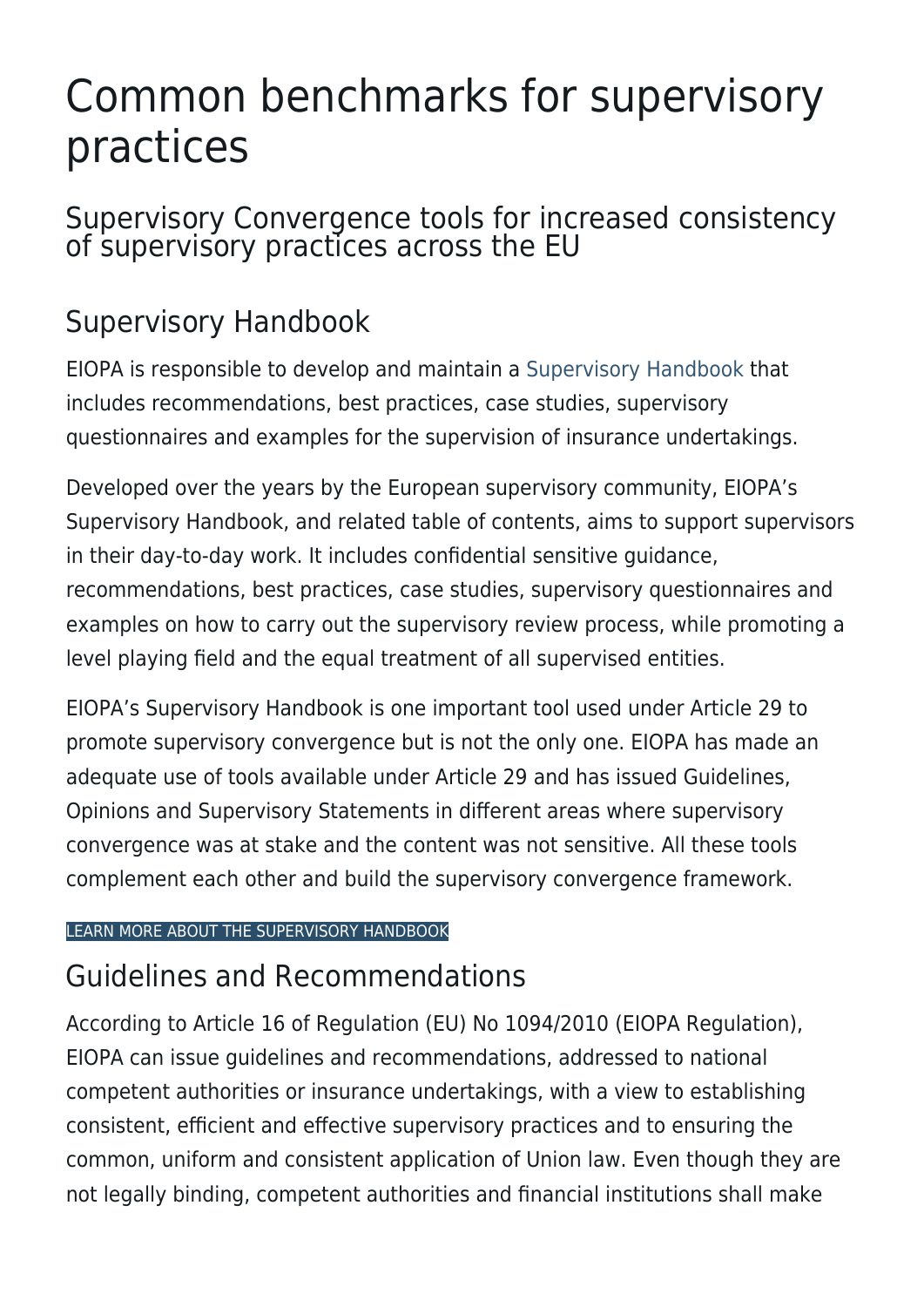every effort to comply with them, subject to review by EIOPA.

#### [GO TO GUIDELINES AND RECOMMENDATIONS](https://www.eiopa.europa.eu/document-library/guidelines)

## **Opinions**

Issuing supervisory Opinions to NCA's, in accordance to Article 29(1)(a) of EIOPA Regulation, is a very powerful tool for convergence that EIOPA may consider when significant inconsistencies in approaches to supervision are identified. An Opinion is evidence of the role EIOPA has in guaranteeing the protection of policyholders in Europe including the cross-border business.

EIOPA's aim is to ensure a high, effective and consistent level of supervision with the aim of guaranteeing a similar level of protection of policyholders and beneficiaries across jurisdictions, regardless of the location of the insurance undertaking's head office.

#### [GO TO OPINIONS](https://www.eiopa.europa.eu/document-library/opinions_en)

### Supervisory Statements

Supervisory Statements aim to present findings on current practices observed and indicate areas for improvement focusing on expectations. The statements do not set absolute requirements.

They are directed to NCAs as well as to insurance and reinsurance undertakings.

Supervisory Statements are issued under Article 29 (2) of the Regulation (EU) No 1094//2010 and aim to address divergent practices in areas of the framework where the rules are concretely defined and divergent practices are mainly driven by different supervisory practices.

#### [GO TO SUPERVISORY STATEMENTS](https://www.eiopa.europa.eu/document-library/supervisory-statements-0_en)

### Reports on supervisory areas

Reports on the use of limitations and exemptions from reporting and reports on the use of capital add-ons are also used as important regulatory tools to establish consistent, efficient and effective supervisory practices.